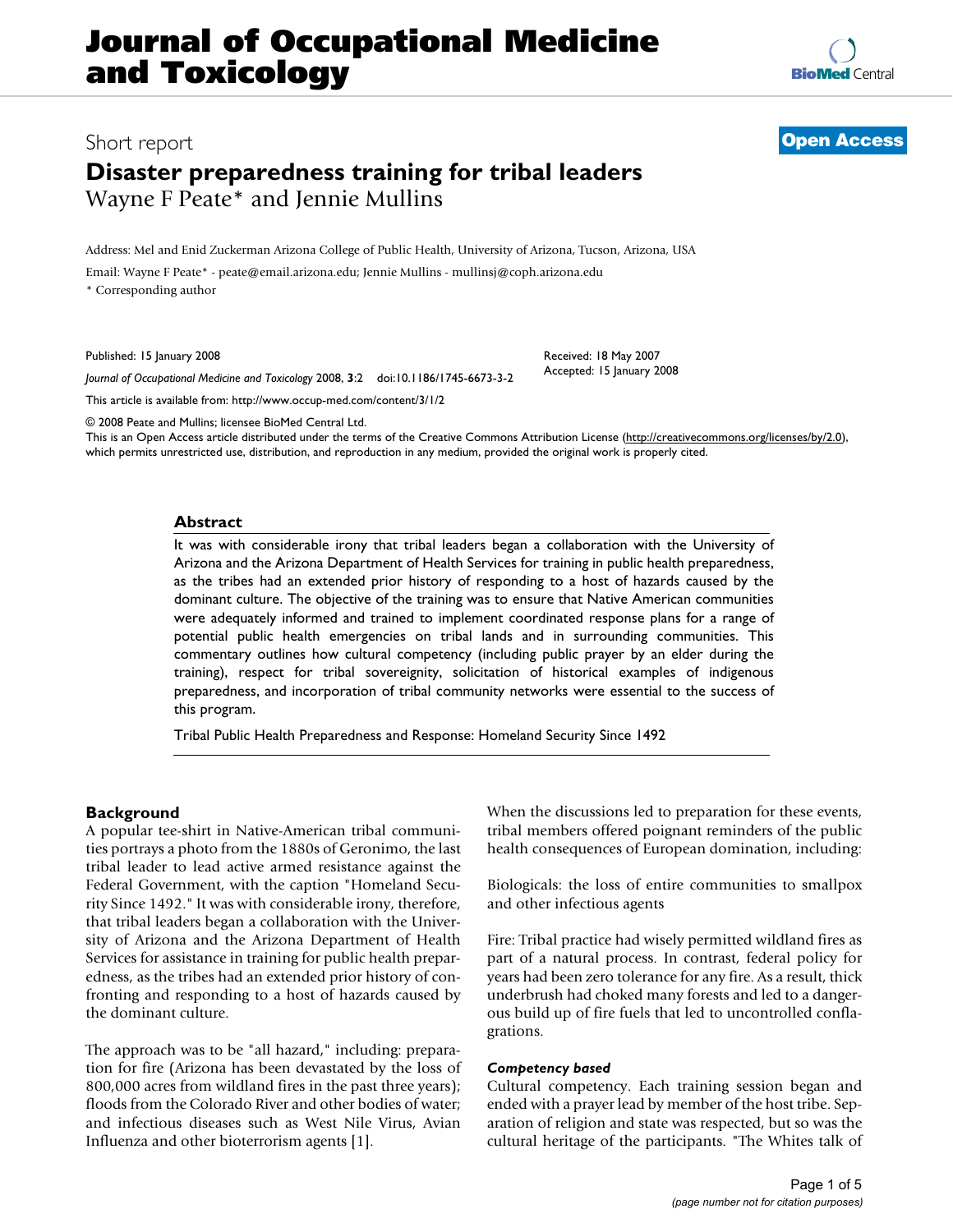mind, body and spirit. For us everything is spiritual from the time we get up until we go to bed" (personal communication Annie Kahn, Navajo healer). Prayers focused on themes such as "protecting the people," the concept of health as not only physically, but also mental well-being, and the encouragement of cooperation between all humanity, no matter their ethnicity.

#### *Objectives*

The overall objective of this project was to provide basic public health emergency and bioterrorism preparedness and response training for tribal personnel through developing and delivering three training modules and coordinating implementation statewide by means of five regional 1 1/2 day sessions in close cooperation with the Arizona Department of Health Services (ADHS), Office of Public Health and Emergency Preparedness Response (OPHEPR) and its Native American Liaison.

The purpose of providing such training was to ensure that Native American communities were adequately informed, aware and skilled to implement coordinated response plans for a range of potential public health emergencies on tribal lands and in surrounding communities. Training of tribal public health professionals, emergency management personnel and health care system providers, as well as representatives of tribal community networks, was considered a priority to strengthen the tribes public health emergency preparedness infrastructure.

#### *Target audience*

The initial target audience was personnel from the 12 Arizona tribes who had contracted with ADHS, OPHEPR to provide bioterrorism and public health emergency preparedness services to their members. These were: Cocopah Tribe, Ft. Mohave Indian Tribe, Gila River Indian Communities, Hopi Tribe, Hualapai Tribe, Kaibab-Paiute Tribe, Navajo Nation, Salt River Pima-Maricopa Indian Community, San Carlos Apache Tribe, Tohono O'odham Nation, Tonto Apache Tribe, and White Mountain Apache Tribe. Training was open to participation by all Arizona tribes.

Tribes were invited to select other interested personnel to participate from agencies such as the Bureau of Indian Affairs or the Indian Health Service. Participating tribes were also encouraged to include personnel from tribal health and human service programs, emergency management, tribal executive offices, tribal councils, community leaders and members, and local county bioterrorism coordinators.

#### **Methods**

The training session were presented in three modules approximately four hours in length over the course of one and one-half consecutive days. Training was delivered regionally to promote inter-jurisdictional discussion, learning and network development The five regions were: (1) Ft. Mohave Indian Tribe and Hualapai Tribe; (2) Gila River Indian Communities, Salt River Pima-Maricopa Indian Community, and Tonto Apache Tribe; (3) San Carlos Apache Tribe and White Mountain Apache Tribe; (4) Hopi Tribe, Navajo Nation and Kaibab-Paiute Tribe; and (5) Tohono O'odham Nation and Cocopah Tribe.

The contract specified that training content would build upon the themes of tribal sovereignty, respecting that each tribe has a long history of unique and valued language, culture and traditions, a commitment to community and family wellness and preparedness, and an understanding that preparedness is not a new concept for Native Americans. Each module incorporated relevant examples of public health emergencies within the tribal context. These examples were coordinated with the ADHS Tribal Liaison. ADHS, OPHEPR collaborated in the process of curriculum development and training format and assisted in refinement throughout the training sessions. Evaluation tools were developed jointly and implemented at the participant level.

The overall goals of the training project were to: (1) provide opportunities for participants to gain the basic knowledge, skills and abilities required of *all* public health professionals, as defined by the core public health emergency preparedness competencies published by the Centers for Disease Control and Prevention and; (2) understand how these concepts and principles may relate to the unique needs of tribal communities [2].

#### *Module content*

Module 1: Description of the Roles of Public Health

Contents:

- Prevention of epidemics and spread of disease
- Prevention of injuries
- Protection against environmental hazards
- Protection of public through assurance of quality and accessible health services
- Promotion and encouragement of health behaviors
- Disaster preparedness, response and recovery assistance
- Health codes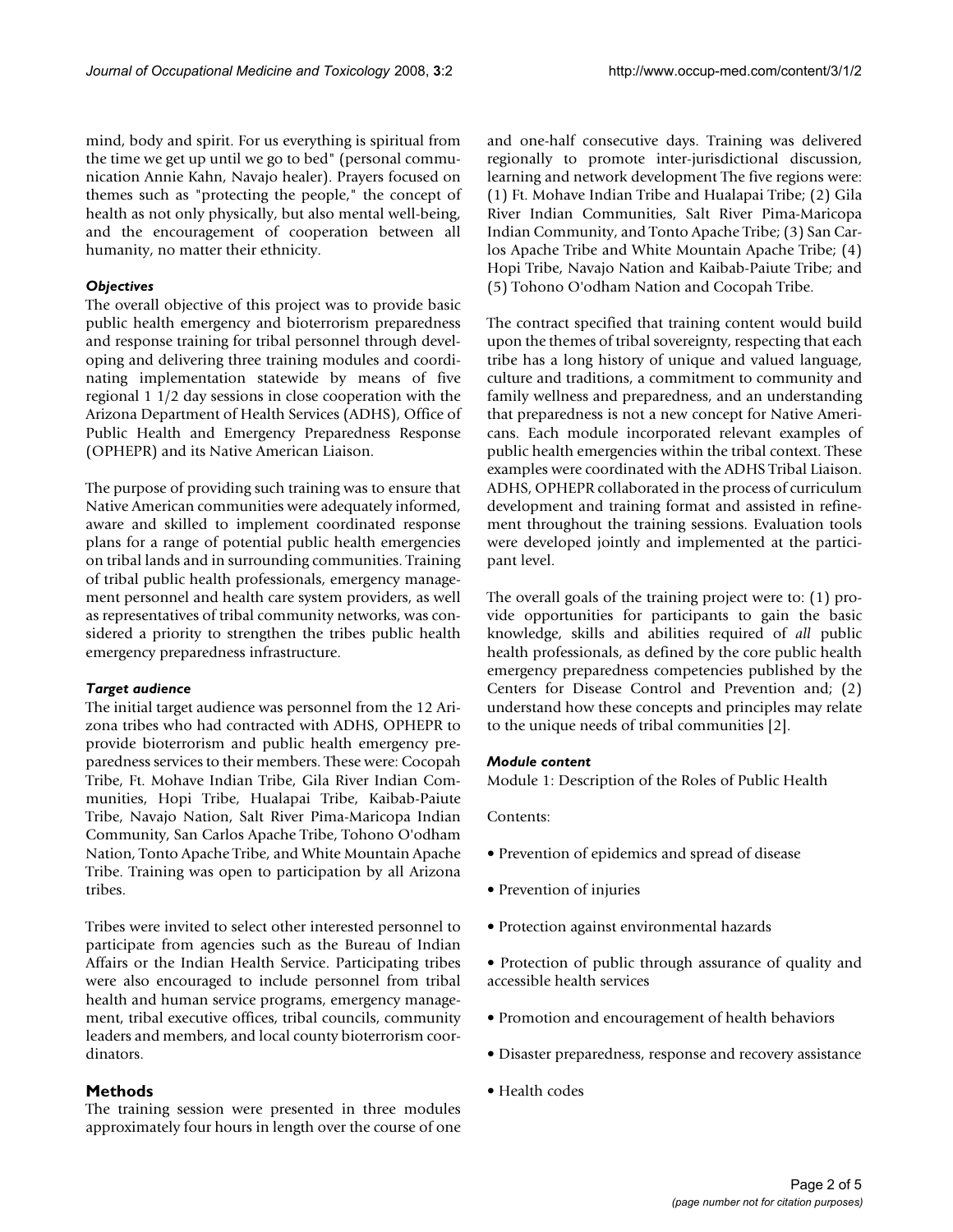Module 2: Bio-terrorism and How it Relates to Public Health

Contents:

- Recognizing an emergency
- Disaster versus emergency
- History of bioterrorism
- Bioterrorism and public health
- Agents of bio-terrorism
- Surveillance and disease tracking using technology and other methods [3]
- Other emergencies (chemical and radiological)
- Psychological response to emergencies

Module 3: Community Emergency Preparedness and Response

Contents:

- Incident Command System
- Emergency response plans
- Collaboration with County, State and Federal agencies
- Memorandums of understanding
- Mass prophylaxis clinics
- Cultural considerations in the tribal context

An Interagency Service Agreement between the Arizona Department of Health Services, Office of Public Health Preparedness and Emergency Response was instituted on May 1, 2005 with the University of Arizona Mel and Enid Zuckerman College of Public Health. Between May 1 and September 30, 2005 all the deliverables of the agreement were met.

#### *Planning and Assessment*

The project team was assembled to implement the scope of work and included a College of Public instructional advisor and co-instructor, a MPH instructional specialist and co-instructor, a MPH- project development and evaluation specialist, a project coordinator and administrative support

Two interagency team meetings occurred in May 2005 to ensure all parties were clear on the project intent, scope of work and desired approaches. Input was sought from the key stakeholders to the project via an emailed survey and a telephone conference call with the Tribal Bioterrorism Coordinators. This elicited feedback on key public health concerns, ideas for case scenarios, delivery preferences and individuals who wished to be further involved. Bimonthly team meetings were held to plan and coordinate project activities.

#### *Curricula Development*

Three distinct four-hour modules were developed following the guidelines given for core content areas. Teresa Wall, MPH, consultant on the project, was the main curriculum specialist with assistance from W.F. Peate, MD, MPH, project principal investigator. Core competencies for public health professionals were built into the modules and learning objectives were developed for each module. A variety of federal, state and locally developed materials were drawn upon, adapted and referenced. The curricula, agenda format and evaluation tools were presented to the ADHS OPHEPR team on July 6, 2005 for input. Revisions were made based on that discussion.

#### *Coordination and Implementation*

It was important to seek cooperation from the Tribal Bioterrorism (BT) Coordinators from the outset of the project to ensure they were involved in both identifying the participants from their tribal organizations and key partners such as Indian Health Service and local county health departments for their regional training. Early in the project a host tribe was identified for each region and dates were selected. The Project Coordinator then worked extensively with the host tribe's BT Coordinator to plan the logistics for the training in that region. This included choosing an appropriate venue, advertising the trainings, recruiting participants for partner agencies, working with the team to identify local representatives to provide a traditional blessing, participating in the sessions, providing examples of traditional ways public health had been practiced in their communities and giving an example of a public health emergency they had been confronted with and what strategies had been implemented. Venue costs were supplemented by the ADHS OPHEPR. Trainings were delivered according to a total of 122 participants across all five regions.

#### *Key Accomplishments*

This training project was a collaborative effort between the Arizona Department of Health Services Office of Public Health Preparedness and Response, the College of Public Health and statewide tribal partners. Relationships were established quickly between project personnel and the tribal Bioterrorism Coordinators, particularly those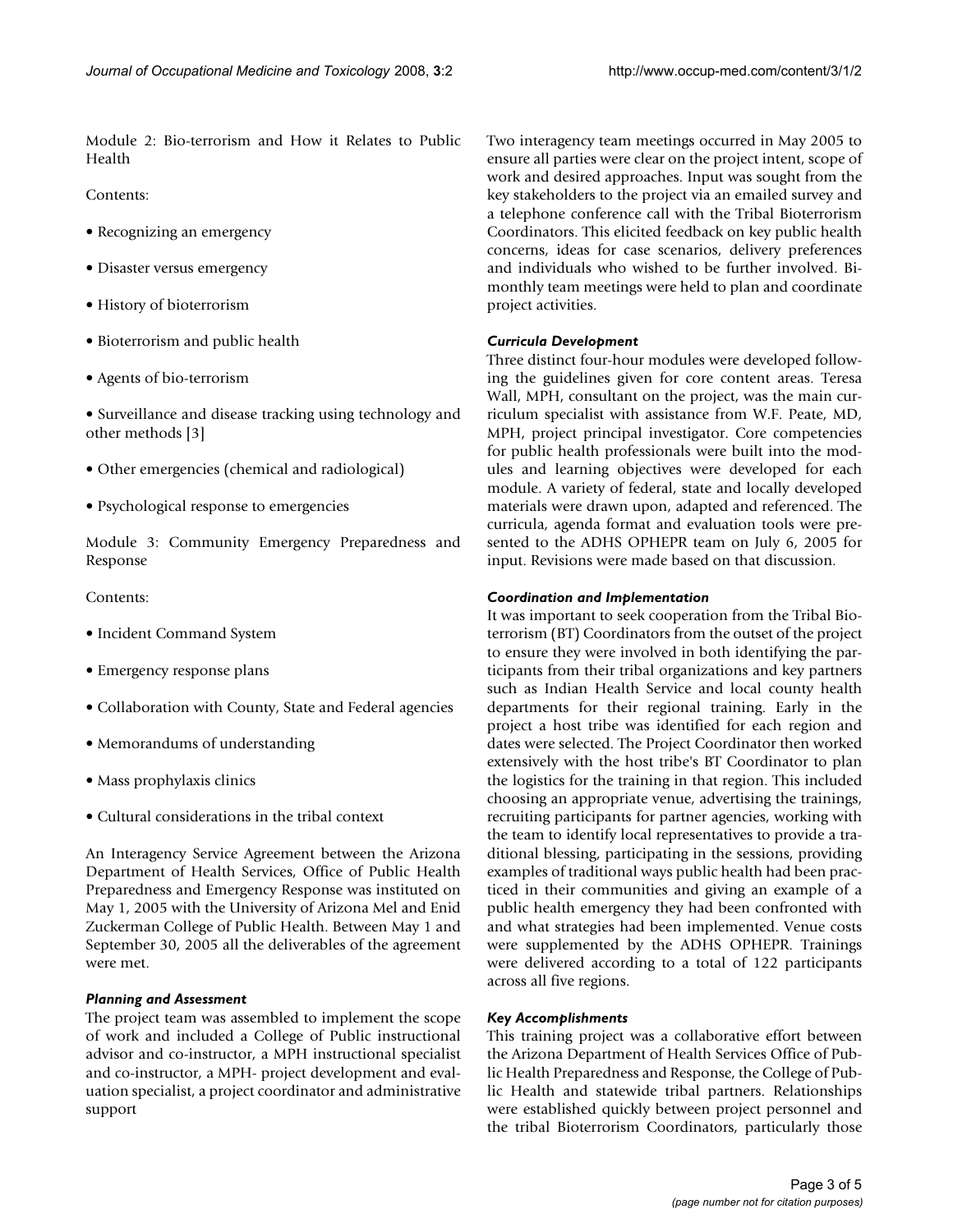identified from the host regional tribe. Each regional training drew upon the local expertise of the public health and emergency management systems which allowed them to be tailored to their unique public health concerns. Three comprehensive modules were developed and delivered giving an overview of public health to many diverse personnel. This was particularly useful for first responders many of whom had not been exposed to this subject matter. All participants received an introduction to public health emergency and bioterrorism preparedness and response creating a basis for common understanding. The Native American Liaison for ADHS was actively involved in developing the approach for the project, curricula and training design and supported logistics as problems arose. His participation at each of the regional trainings strengthened personal relationships and networks and indicated the importance for collaboration. The curricula incorporated native concepts of health and traditional public health practices and presented practical examples of issues facing tribal communities making it relevant and responsive to tribal needs.

#### *Challenges*

There were several challenges to implementing the trainings in the field. These were mostly created by the very short timeline for the project due to funding restrictions. This meant there was little time to visit in the field with key stakeholders and to further encourage participation. As a result, the identification of the training participants was left almost entirely to the BT Coordinator for each tribe. Given the newness of many of these individuals to a newly created role, not all of these coordinators were well integrated into their local public health system. Some were not based within their health programs, but rather operated out of their emergency management departments. As a result several trainings had limited public health personnel participation.

Additionally the scope of the project was very broad as it encompassed all five regions within the state, and required cooperation between tribal, county and federal agency counterparts. Fragmentation within each local public health system resulted in some communication breakdowns and last minute requests.

Other challenges to participation in the training included limited resources available to the tribes. In some cases there were no travel funds for relevant personnel to attend the training session. In other instances, public health emergency preparedness and issues of bioterrorism were not considered priorities particularly compared other competing needs facing under-funded tribal health programs. Subsequently, there were several of the tribes whose BT coordinators and public health personnel were not represented at the training.

In regards to the curriculum, a "one-size fits all" approach created some challenges to meeting the needs of the audience. Due to the diverse backgrounds, roles and skills sets of the participants it was difficult to find the right pitch for all. For some it was too basic and for others too advanced. The content areas required for each module were very broad and it was difficult to present all the content comfortably in three half-day sessions.

#### *Evaluation Summary*

The overall quality of the training series was evaluated highly. Of the 80 respondents across all five regional trainings, a 66% survey response rate, the average rating regarding overall satisfaction with the quality of the trainings was 4.2 out of 5, placing the average between the satisfied to very satisfied categories.

The most salient topics participants reported as a result of the training were :

- The importance of tribal and nontribal interdepartmental communication and collaboration
- The need for all personnel to understand the incident command system (ICS)
- The importance of emergency planning and preparation and a cohesive mutually understood approach
- The need to be vigilant
- The need to incorporate cultural and other public health competencies into emergency preparedness plans
- Better understanding of tribal infrastructure
- Need for collaboration with county, state and federal partners
- Practical information about how tribal community public health preparedness response is organized and who to call upon for assistance
- The need to include public health to a greater degree in emergency planning and response.

#### *Recommendations for Refinement*

Refinements of the trainings came from evaluation data as well as from the project team. Key recommendations from participants included making the sessions longer with more interactive group scenarios. Others thought the training could be condensed into a one-day training with less emphasis on the history and mission of public health. Many requested more training of a similar nature to be